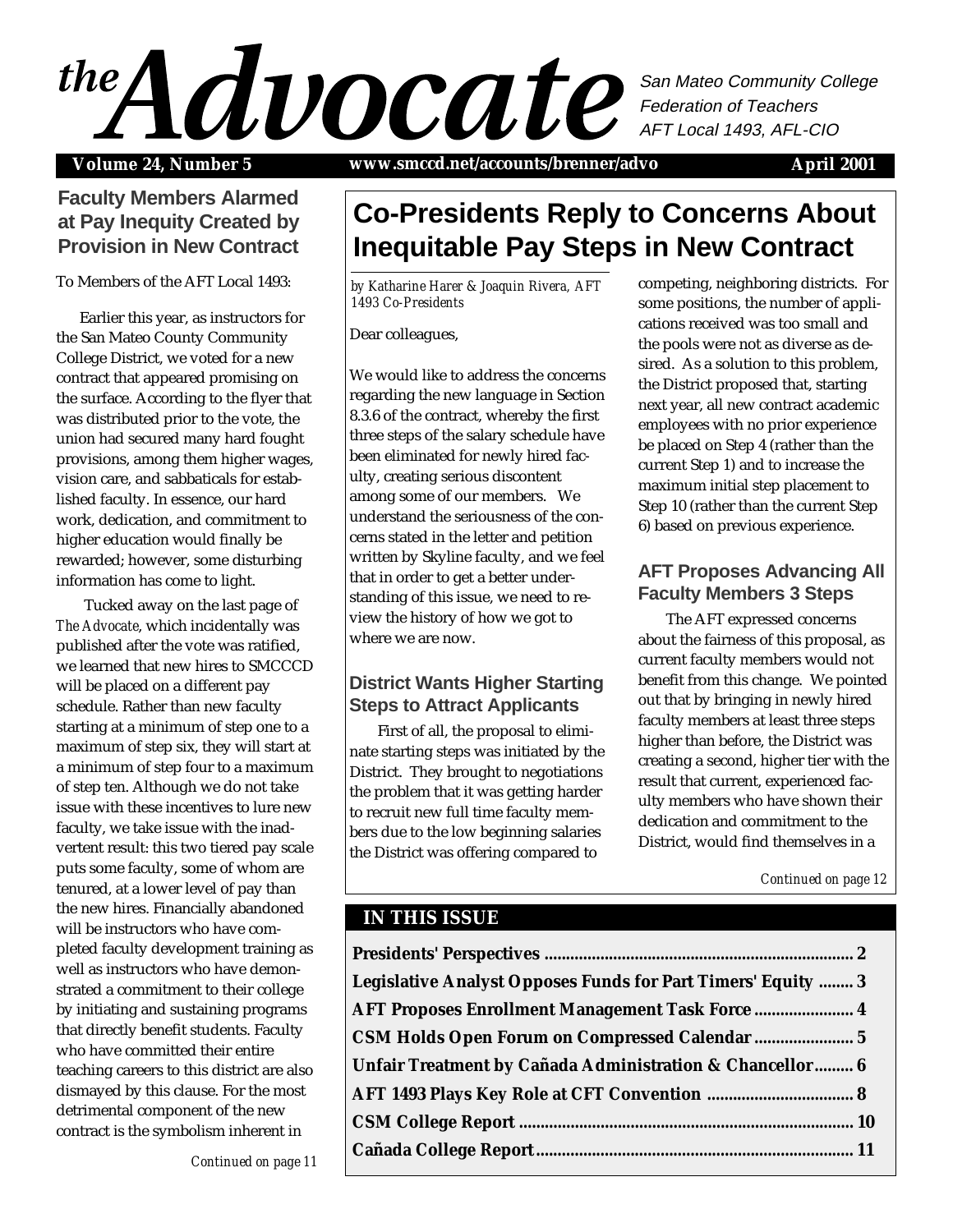

**San Mateo Community College Federation of Teachers AFT Local 1493, AFL-CIO**

1700 W. Hillsdale Blvd. San Mateo, CA 94402 (650) 574-6491

**Editor:** Eric Brenner, Skyline, x 4177

**Editorial Board** Eric Brenner, Skyline, x 4177 Dan Kaplan, x 6491

**Co-Presidents** Katharine Harer, Skyline, x 4412 Joaquin Rivera, Skyline, x 4159

**Vice President** Bess Chandler, Skyline, x 4286

**Secretary** George Goth, Skyline, x 4390

**Treasurer** Anita Fisher , CSM, x6383

**Chapter Chairs** Bess Chandler, Skyline, x 4286 Pat Deamer, Skyline, x 4217 Romelia Thiele, Cañada, x3211

#### **Executive Committee Reps.**

John Searle, CSM, x6607

Nina Floro, Skyline, x 4243 Rick Hough, Skyline, x 4193 Anne Nicholls, Cañada, x 3293 Karen Olesen, Cañada, x 3415 Mary Valenti, CSM, x 6194 Linda Vogel, Skyline, x 4289 Shaye Zahedi, CSM, x 6240

#### **Part-timers Reps.**

Carol Hansen, CSM, x 6677 x 9267 Paddy Moran , CSM, x 6677 x 9245 Patricia Palmer, Sky, x 6889 x 9418

**Chief Grievance Officer** John Kirk, CSM, x 6386

**Part Time Faculty Coordinator** Paddy Moran , CSM, x 6677 x 9245

**Executive Secretary** Dan Kaplan, x 6491

#### **THE PRESIDENTS' PERSPECTIVES**

## **Contract Inequity, 15-Week Calendar Are Key Issues; Don't Forget Sabbaticals**

*by Joaquin Rivera and Katharine Harer, AFT 1493 Co-Presidents*





Welcome to spring. The recent contract settlement, while bringing faculty a host of improvements, has also carried with it some serious problems. The provision that allows for starting newly hired faculty at step 4, with advancements for faculty with experience up to step 10, has created an inequitable situation with two separate tiers in our salary schedule. As your AFT co-presidents and negotiators, we are aware of the issues and strong emotions around this problem. We have sent a letter to the Chancellor asking to reopen negotiations on this issue as soon as possible and reiterating the proposal that we initially brought to the table to move all faculty up three steps on the schedule. Rather than repeat ourselves here, we suggest you read the letter that we recently sent to faculty at Skyline (see page 1), where several letters and petitions were written in the last few weeks in response to this issue. We are hopeful that the District will see fit to rectify this situation and that any divisiveness and general bad feelings in relations between faculty will be resolved very soon.

On another, perhaps brighter note, we are looking forward to the forums exploring the advantages and disadvantages of instituting a new academic calendar that are being planned by the Senates and co-sponsored by AFT on the three campuses. Both of us and Dan Kaplan attended a presentation at

the recent CFT Convention in Los Angeles where union representatives from several campuses spoke about the Pierce College model — two compressed 15-week semesters with a 5 week winter session and two 5-week summer sessions. We heard about the benefits and problems associated with a 15-week compressed calendar. The verdict of those who have gone to this calendar was overwhelmingly positive: enrollments are way up, faculty is adjusting to fewer weeks in the semester but more minutes in each class (and adjusting well to more time off, by the way!), and problem areas can be worked out with lots of consultation and flexibility. We look forward to learning more about the 15-week model and urge all of you to get involved by attending the upcoming forums, discussing the issues with colleagues and, in general, becoming informed on this issue as it is an important one for our District to address given our declining enrollments.

We'd like to see some of you in attendance at the AFT Higher Education Conference coming up April 20-22 here in San Francisco. Contact the AFT office for a full agenda of events.

#### **Apply for Sabbaticals Now**

We hope your semester is going well and that by the time you read this you are enjoying your well-deserved raise that you received in your March paychecks. And — we also hope that some of you are planning to apply for a sabbatical for next year. Remember, at this point the District has only agreed to a one-year program, so the more people who apply with great proposals the stronger our arguments will be at the negotiating table for continuing this absolutely necessary program of renewal and professional growth. ■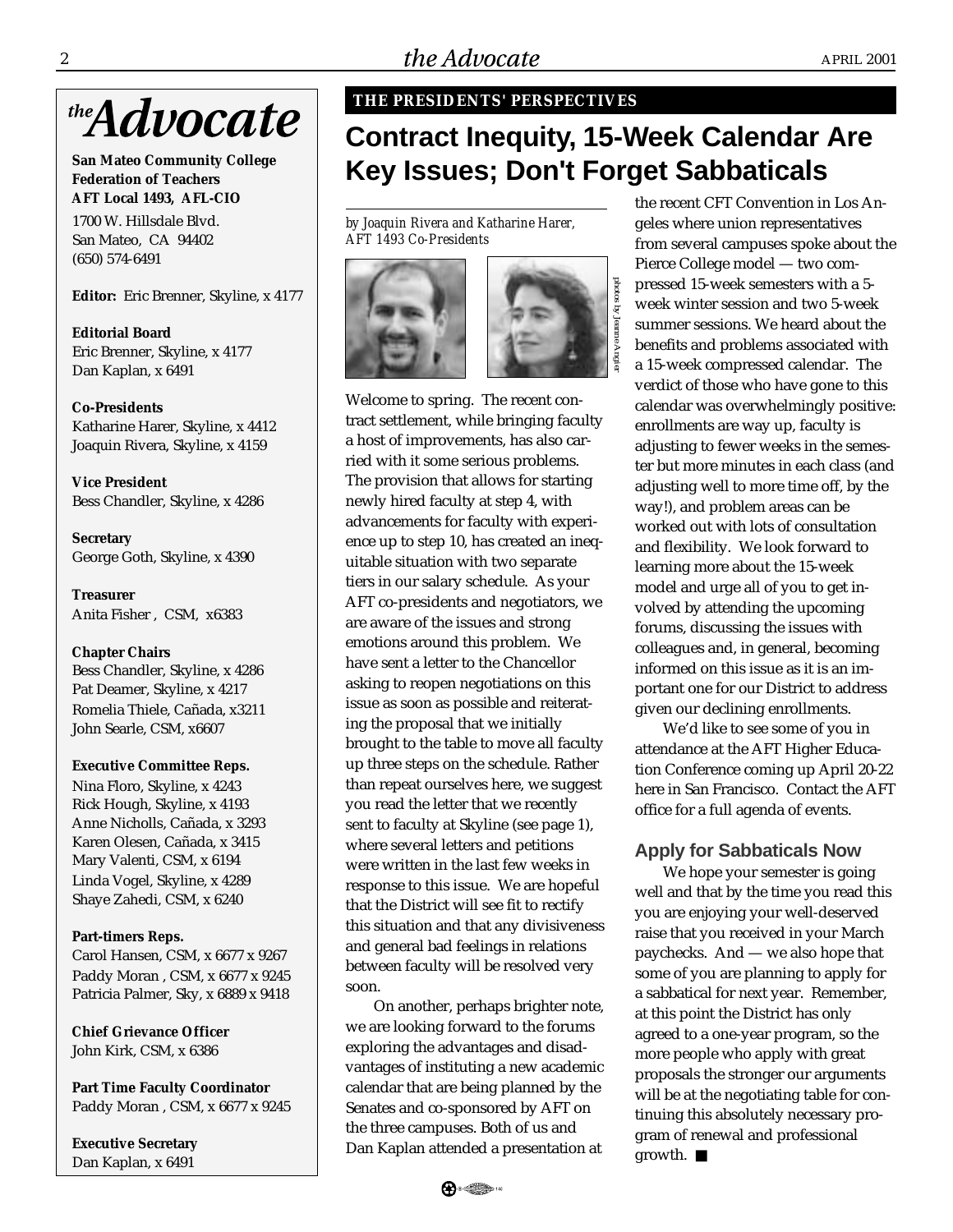#### **THE PART-TIMER VOICE**

# **State Legislative Analyst Opposes Funding for Part Timers' Equity**

*by Paddy Moran, AFT 1493 Part-Time Faculty Coordinator*



Early this year we learned that Governor Davis allocated 62 million dollars, in his initial 2001-02 budget

proposal, toward equity for part-time instructors and additional monies for part timers' health benefits and office hours. Since then, the State Legislative Analyst's office took a look at the proposed budget and offered reasons that the part timers' equity dollars should not go forward as planned, but redirected toward the Partnership for Excellence Program.

#### **"Decent Pay Doesn't Improve Quality of Instruction"?!**

Two of the reasons stated in the Analyst's report were that community college districts have had no problem attracting part-time teachers at lower salaries, so why increase salaries now? Also, there has been no proven study that suggests that students suffer when their part-time instructors are not compensated with adequate wages, health benefits and office hours.

The Analyst's report did quote two studies done by the California Postsecondary Education Commission (CPEC) and the State Auditor that found that part-time faculty earn lower wages and benefits for teaching activities than full-time faculty with comparable experience and backgrounds. This shows that the Legislative Analyst's office has knowledge of contingent faculty conditions. Therefore, if decisions in education are based on

## $A$ PRIL 2001  $the Advocate$  3

money-saving strategies, rather than fair employment practices, it is understandable that the Legislative Analyst would not be supportive of parity for part-time instructors.

It is hard to believe that, if students and their families and the general pub-

lic knew the full story of working conditions of part-time faculty, they would feel at ease supporting such a system. It is a credit to the contingent faculty that the students and the general public are so unaware that their parttime faculty are receiving less than just compensation …not so much because faculty are not beginning to

speak out, but because the part-time faculty offer such excellent professional service to their students. In most cases, students are unaware of who among their teachers are part-time and who are full-time; they really have no way of knowing unless they start wondering why their instructor is restricted to teaching one or two classes or why their instructor leaves quickly at the end of class to make a teaching deadline at a another district miles away.

I teach in three community college districts, and I know that my students would be better served if I were a fulltime teacher in one school. I know that I could contribute fully to the programs at one site and take a part in "shared governance", which is a phrase so often heard that it may be cynically dismissed, but is very important to the growth of the institution. Does it help my students when my health is compromised because of a hectic work schedule, or my sense of well-being is compromised when I worry about job security, and the reality of little or no benefits regarding health insurance and retirement? How does it not hurt my students when I don't have that extra time to talk to them about their goals or share my own experiences? In spite of

a challenging teaching schedule, I have worked very hard to remain professional in my field. I am very proud that throughout my eleven years as an educator in the California Community College system, I have maintained an active exhibition sched-

> ule with both group and solo exhibitions. I recently had a solo exhibition of my paintings in both San Francisco and San Jose. I am not any less a professional because I am a part time teacher; I am, instead, a role model for my students. In fairness, though, although I am devoted to my teaching and want to be a role model, I caution prospective teachers about the situation they may find

themselves in if they choose to become a post-secondary teacher.

#### **75/25? Nah!**

rpl

**pomoppymmm** 

Another disturbing aspect of the Legislative Analyst's report was the recommendation that AB 1725 (Vasconcellos, l988) be "revisited", in the sense that "districts be allowed to employ part-time and full-time faculty in whatever ratio maximizes education outcomes." AB1725 requires (though doesn't fund) that 75% of classroom instruction in the California Community Colleges be taught by full-time faculty. Many districts have been making strides toward this goal (over the last 2 years, our own district has moved from 59% to 71% of classes taught by full timers), and it has been a long-standing policy of the Board of Governors that at least 75% of the hours of credit instruction in the CCC should be taught by full-time instructors. It goes without saying that most educators in the California Community Colleges, including the Board of Governors, believe that a larger ratio of full-time faculty to part-time faculty will indeed "maximize education outcomes." It seems what the Legislative

*Continued on page 4*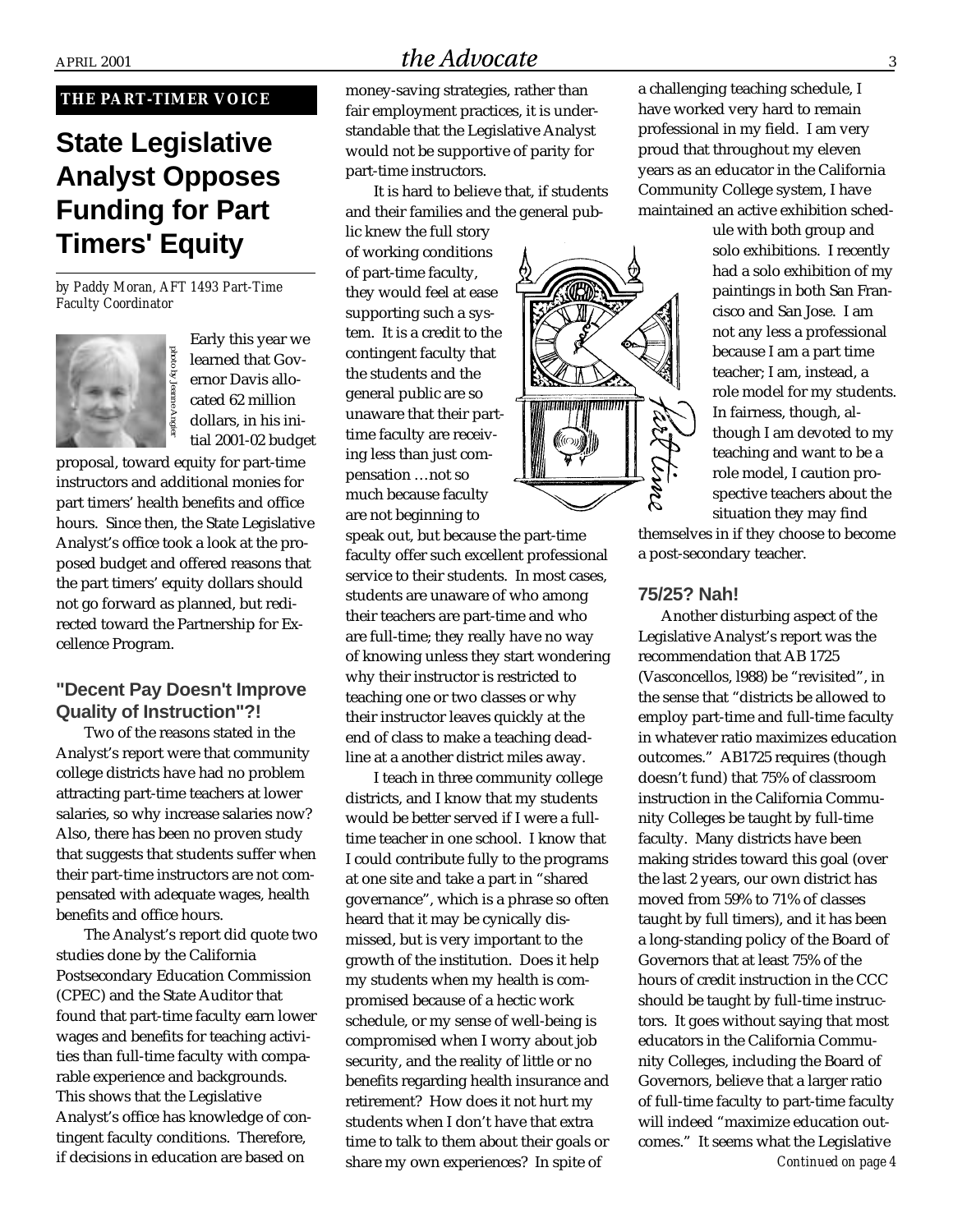## 4 *Advocate* April 2001

#### **PRODUCTIVITY ISSUES**

## **AFT Proposes District-wide "Enrollment Management" Task Force**

AFT 1493 has proposed to all of the constituent bodies in the district—the Academic Senates (at each college and district-wide), CSEA, AFSCME and the administration—the formation of a district-wide enrollment management task force. At this point, all of the Academic Senates in the District and AFSCME have expressed an interest in participating in the work of the proposed task force.

The following letter was sent out to all members of the District Shared Governance Council and they have agreed to put the task force proposal at the top of the agenda for the next meeting of the Council, on Monday, April 2. Hopefully, after a full discussion of this AFT proposal at that meeting, both CSEA and the administration will agree to participate in the work of the task force.

Time is of the essence because the next round of negotiations is just a few months away! And it is quite clear from what the administration told us in the last round of negotiations, that all three unions in the district will have

#### **The Part-Timer Voice**

#### *Continued from page 3*

Analyst office is really saying is that its idea to eliminate AB1725 will "maximize budget outcomes". After all, the lower the ratio of full-time faculty to part-time faculty, the more money saved. California Governor Davis and the Legislature must hear from us that California's community college students need more, not fewer, full-time faculty.

T*he complete text of the Legislative Analyst's Analysis of the 2001-02 Budget Bill section on California Community Colleges is available at: http://lao.ca.gov/analysis\_2001/education/ ed\_22\_6870\_CCC\_anl01.htm*

to confront various "productivity" issues in the next negotiating cycle. As you will read below, one of the first tasks that AFT proposes for the task force "should be to solicit testimony on these [enrollment management] issues from each of the District constituencies in well publicized public forums…" Clearly it will take some time to organize these public forums.

The AFT would like these forums to take place before the next round of negotiations begins and we hope that the District Shared Governance Council will agree that it is necessary to put together an expedited timetable for the work of the group.

#### **To: Members of the District Shared Governance Council**

**From: Joaquin Rivera and Katharine Harer, Co-Presidents, AFT Local 1493 Re: The formation of a District-wide enrollment management task force**

We are writing this letter to all of the various constituencies in the San Mateo County Community College District to propose the formation of a District-wide Enrollment Management Task Force. We are taking this initiative because we have come to believe that faculty and staff, and the organizations that represent these groups in the District, need to insist that any setting of "productivity goals" (language that we find not at all descriptive of an academic environment) should only be done in the larger context of what we are calling an enrollment management plan. We have reviewed a document entitled "The Role of Academic Senates in Enrollment Management" (adopted Fall, 1999, by The Academic Senate for California Community Colleges) and find it do be an excellent guide to handling these issues in our District. All quotations in this letter are from this document.

We believe that it is imperative that all of the different constituencies in the District come together to form

this ad hoc Enrollment Management Task Force so that we may all work together in determining the rationale, principles, and processes for enrollment management. We need to determine precisely the enrollment management issues that are specifically relevant to each of the particular constituencies, and the needs of each of the Colleges, in the District. We think, in fact, that one of the first tasks of this Task Force should be to solicit testimony on these issues from each of the District constituencies in well publicized public forums so that the Task Force may more fully understand what the enrollment management issues are for each of the various groups in the District, and on each campus.

We propose that representatives of the administration be invited to join the Task Force. It is our hope that all groups on the Task Force would work together as a team to produce a common approach or plan concerning all issues related to enrollment management that all District constituencies had agreement on. This enrollment management plan would be designed to meet both the fiscal needs of the District as well as the academic needs of the students here. One example of the value of having a "larger context", is that "class cancellation policies should (only) be written and clearly stated as part of a comprehensive enrollment management plan that comprises a rational scheduling plan, maximizing student access and success as well as facility use."

Our proposal is being made, of course, in the particular context that the District is now in, namely, no enrollment growth now or projected for the near future, and with currently declining enrollments. In this context, many community colleges in California are "turning to increasingly businessminded approaches for the management and rationing of educational opportunities. The concern for compressed calendars, year-round schooling, increased reliance on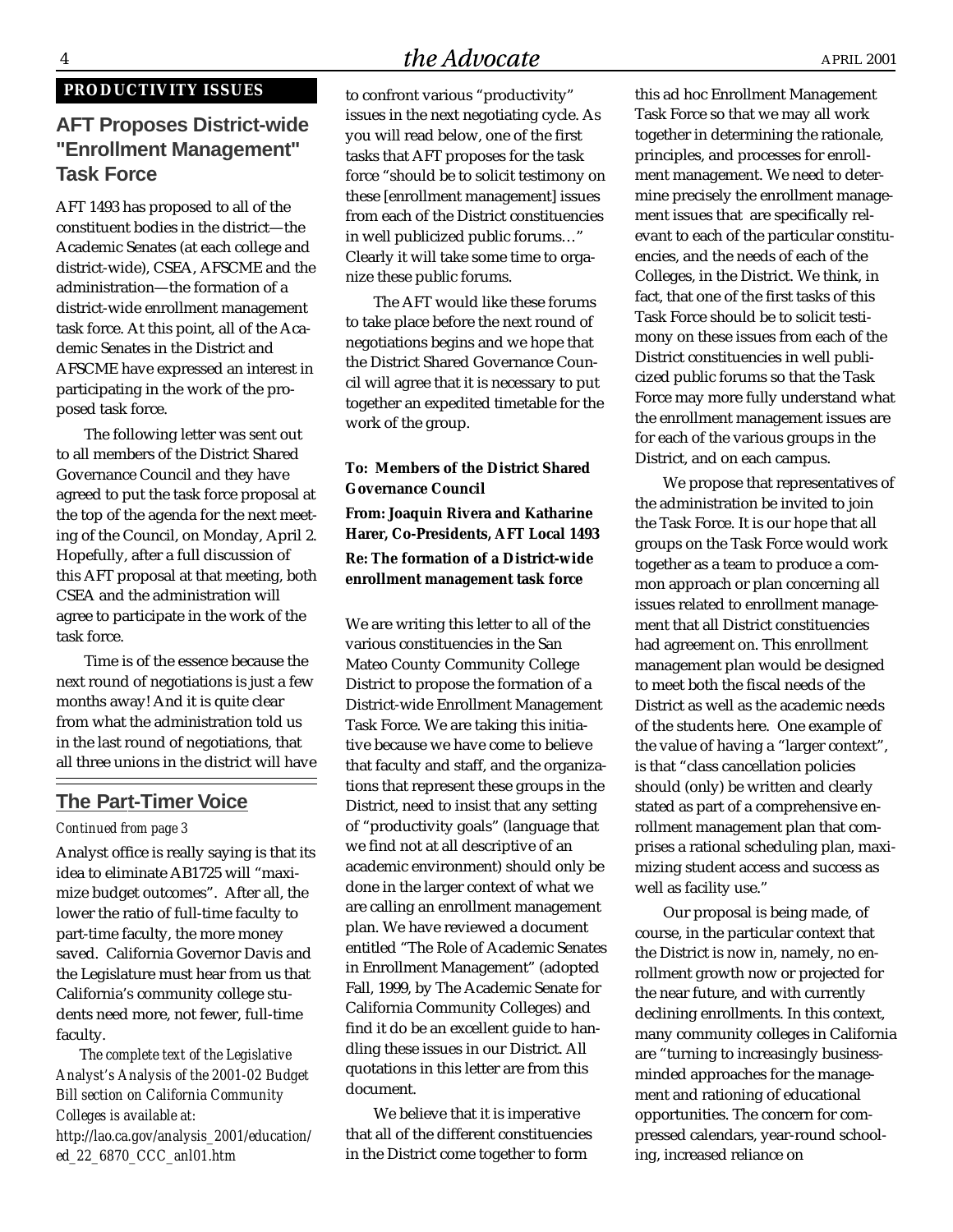technology…are all examples." We are concerned that employees in this District "not be stampeded into hasty reforms for the sake of productivity and market share." Further, we believe that both faculty and staff in this District "should be cautious in responding to generalized injunctions toward increased productivity and capacity in the name of enrollment."

We would like to say that we realize that "almost all colleges engage in the practice of setting so-called 'productivity goals,' which are measured in terms of Weekly Student Contact Hours per Full Time Equivalent Faculty (WSCH/FTEF)." Unfortunately, we think it must be acknowledged that both faculty and staff in the District have not participated in this crucially important discussion concerning the setting of these so-called "productivity goals." As the State Academic Senate document mentioned above makes quite clear, this situation is not peculiar to the San Mateo Community College District. Rather, it appears that faculty and staff have this problem throughout the California Community College system. We think that both the Academic Senates in the District as well as the three collective bargaining agents here need to focus more attention on this discussion because "enrollment management generally has profound implications for faculty and staff employment."

Finally, we think that representatives from all of the organizations receiving this letter must be included in the research, planning, and decisionmaking processes that concern the development of a coherent District enrollment management plan. We think the way to do this is through the creation of a District-wide Enrollment Management Task Force. Please let us know if you are interested in becoming part of this endeavor, or would like to engage in further discussion of this proposal with us. We would appreciate hearing from you as soon as possible. ■

## **ACADEMIC CALENDAR**

#### **CSM Holds Open Forum on Compressed Calendar**

#### *by Dan Kaplan, AFT 1493 Exec. Secretary*

On Thursday, March 22, there was a College-wide Open Forum held at CSM to discuss the 15-week compressed calendar. Although this was the first college-wide discussion on the15-week calendar option, other such Open Forms will be held at Cañada and Skyline in the near future. At Cañada there is discussion of the calendar now going on within the Divisions.

The Chancellor has indicated an interest in opening up a discussion in the District on the 15-week academic calendar. To put this process in motion, Shirley Kelly, President of CSM, went to the March 15 meeting of the Calendar Committee with her idea of holding the March 22 Open Forum at CSM. The Calendar Committee approved of the idea and the Forum was held.

President Kelly began the meeting, which was held in the Staff Dining Room in Building 5 with all seats taken and many faculty standing out the door, by noting that she wanted to initiate a dialogue at CSM on the 15 week academic calendar option. Kelly drew a distinction between the dialogue that she was calling for and discussion. She maintained that the proper place for discussion of the 15 week calendar was in the District Calendar Committee, and in the negotiations between the District and AFT on the calendar. The dialogue, Shirley Kelly argued, should inform the work of the Calendar Committee and the negotiations process by raising various issues. For example, Shirley asked what are the pro's and con's of the 15 week calendar? Are there any roadblocks? Can we identify issues and problems that can be solved?

Faculty members present responded in a variety of ways. It was asked if there is enough "digestion time" for the students in a 15-week semester? Are there enough rooms on the CSM campus to run a 15-week calendar? It was suggested that there would be problems with student work schedules, which often can't be changed or adjusted to meet the needs of a 15-week semester. How much longer would night classes be, and is that realistic for students who have been working all day? One person said that you can't do the same amount of work in 15 weeks that you do in 17. But another person remarked that when they taught on the quarter system the students kept their focus better, and they didn't get exhausted. It was asked how the 15-week calendar would impact and effect non-instructional faculty: what are the issues for this group of faculty? Science faculty with labs raised many concerns about going to a compressed calendar. It was clear from the discussion that science classes are the most difficult to reconfigure in a compressed format. And how does the 15-week semester impact part-time faculty?

#### **Is Increased Enrollment the Only Reason for Change?**

In the discussion it was suggested by several that enrollment enhancement should not be the only reason driving proposed calendar changes. A student wanted to know if a compressed calendar would create even more class conflicts in getting your desired courses? Others present asked what the impact of the 15-week calendar would be on the workload of classified staff?

President Kelly made several things clear in her remarks. The District is only interested in either going to what is called the "15-5-15-5-5" academic calendar (please see "Mastering The 15-Week Compressed Calendar: A How-To Guide" available from your Division Dean) or staying with the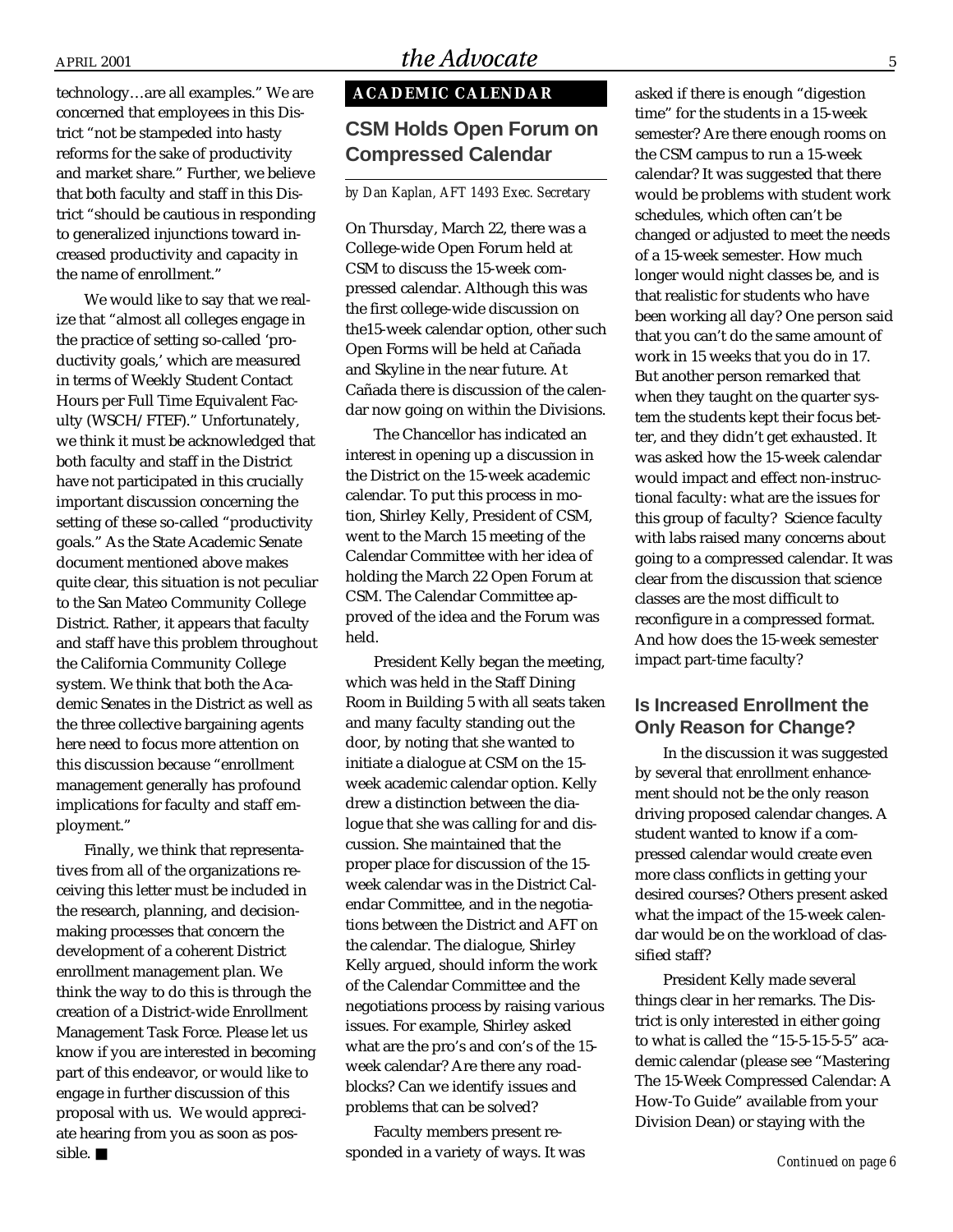## $the Advocate$  April 2001

#### **GREIVANCE REPORT**

## **Cañada Faculty Member Unfairly Treated for Union Activity; Then Chancellor Reneges on Settlement**

#### *by John Kirk, CSM, AFT 1493 Chief Grievance Officer*

How would you like to be betrayed by the Dean, both Vice-Presidents, the President and the Chancellor? That is what has happened to a counselor at Cañada.

#### **Fall '99: Complaints about VP**

The counselor began the 1999-2000 academic year in her regular counseling position at Cañada. In September she sought to have her assignment clarified by meeting with her supervi-

#### **CSM Discusses Calendar**

#### *Continued from page 5*

academic calendar now in place. Nothing else is being considered at this time. Also, we were informed that ITS can't run more than one calendar, meaning that the 3 colleges in the District must have the same calendar. Shirley also distributed a most interesting document that indicated that 25 community colleges in the state are either now on the 15-week calendar or have formally made the decision to switch to it. 16 other community colleges are now discussing the idea but haven't yet made a decision. And three colleges have discussed the idea and decided against it.

At the end of the meeting, a CSM Calendar Committee was formed that attempted to represent all of the different constituencies at CSM. The group will issue a report by September on their recommendations concerning the 15-week calendar, and will communicate with the CSM community through CSM Internal. Among other things, the group will go to LA Pierce College to

sor, the VP for Student Services. The clarification of her assignment was a long-standing area of conflict between the two. The VP repeatedly refused to meet with the counselor and her union representative.

On Dec. 13, the counseling staff met with the President to lodge their individual and collective complaints about the improper management style, the abusive behavior and the vindictiveness of the VP for Student Services toward her staff. The counselor in question is a long-time union activist, and she helped to organize the meeting with the counseling staff and the President. (Subsequently the group of counselors carried their complaint to the Chancellor.)

Three days later the counselor and her union rep. met alone with the College President and explained in detail

discuss with faculty, classified and administration their experiences with the 15-week calendar. This college experienced significant enrollment increases the very semester after they changed to the 15-week calendar. The Committee will also find out what the students at Pierce think of the 15-week semester, and will look into what the facilities and classified resources are at Pierce College as compared to CSM. And conversations will be held with the Pierce science faculty to ascertain what their experience has been.

As mentioned earlier, the calendar is a negotiated item between AFT and the District. There were comments made at the Open Forum that the calendar should be negotiated earlier, and that perhaps we should negotiate a rolling three-year calendar. In any event, AFT has always in the past put to a vote of the entire faculty any major proposed changes to the academic calendar. We intend to make no change to this policy of allowing the entire faculty to express their opinion on what academic calendar they prefer. ■

the long history of the VP's abusive behavior. The counselor had requested a transfer to another campus to protect herself from the stress caused by working under the VP's supervision. After the VP learned that the counselor had complained to the President, she sent the counselor a derogatory memo on the last day of the semester.

#### **Spring 2000: Plan Agreed On**

During the spring 2000 semester, a plan was worked out to reassign the counselor to another division to remove her from the supervision of the VP for Student Services. She agreed to include in her assignment a few hours per week at an off-campus site.

#### **Fall 2000: Counselor Involuntarily Reassigned**

Then she received her assignment for the fall 2000 semester. She was to be transferred completely off the Cañada campus; she was told to vacate her office; she was told not to attend any counselor meetings. She protested and argued that such a change constituted an involuntary reassignment and an involuntary transfer. Her new Dean, the VP of Instruction and the President all told her that if she agreed to the assignment for the fall semester she would have the right to return to her old position on the campus for the spring 2001 semester**.**

#### **Grievance Filed**

She requested that the union file a grievance on her behalf. The grievance claimed that the assignment was in violation of three sections of the contract. The contract requires that the administration seek volunteers before transferring and/or reassigning a faculty member. Also since the counselor was an active union officer on the Cañada campus, her removal from the campus undermined the union and interfered with the exercise of her right to engage in Union activity.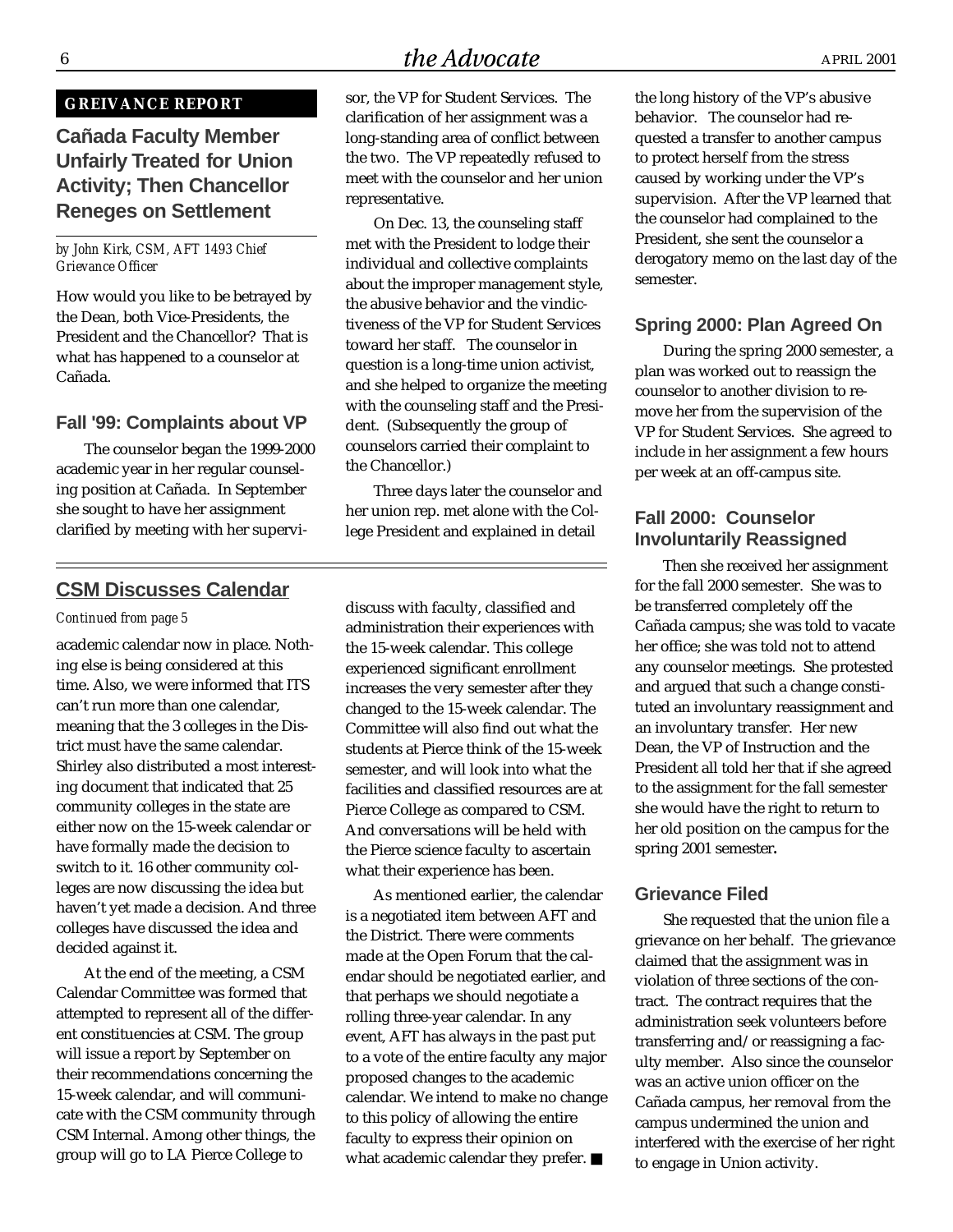#### **Grievance Denied**

The grievance was denied by the College President who argued that management has the power to assign an employee to an off-campus site and that such an action is technically not a transfer since a transfer is defined as a movement from one campus to another. The president also argued that the reassignment was "voluntary" and not technically a reassignment because the major part of her assignment was the same.

The grievance was appealed to the Chancellor. He denied the grievance but did order the Cañada administration to change the assignment to include one full day on the campus (ostensibly so she could engage in union activities).

#### **The Chancellor's Letter**

The union was prepared to appeal the case to arbitration (a very similar case had been won by the union in 1991), but before bringing in the lawyers, the union offered to settle the grievance if the District would agree to give the counselor the option of returning to the Cañada campus for the spring semester 2001 (this had already been promised to her by the Dean, VP and President). The Chancellor responded with the following written statements:

> "I reconfirmed with (the Cañada President) that the option exists (to return to the Cañada campus) to mutually reach that decision for spring 2001."

"You will have the option to join in the new effort and method of delivering services in the spring based upon a mutual assessment of your current assignment and your request for a reassignment to the student Services Division and Counseling Department."

The union interpreted those statements as an agreement that the grievant would have the right to return to

the Cañada campus for spring 2001 if she so chose. As a result, the grievance was dropped.

During the fall semester the counselor exercised her option and formally requested to be returned to the Cañada campus for the spring 2001 semester.

#### **Promise Broken Again**

When she received her spring assignment, she was shocked. She was not to return to the Cañada campus but to remain at two off-campus sites. The union immediately appealed her case to arbitration claiming that the district was violating the settlement agreement. The District countered that the deadline for filing an appeal had passed.

AFT attorney, Robert J. Bezemek, sent a letter to the Board of Trustees and to the Chancellor stating that the District had illegally repudiated the agreement to settle the grievance. He asked the Board to reconsider.

The Chancellor turned the letter over to the County Counsel who responded that there is no written settlement agreement signed by both parties and that the Chancellor's statements (in quotes above) were not an agreement but rather a counter-offer "that the District would consider her requests without providing a guarantee of the schedule and assignment requested."

The union provided the county counsel with documented proof that the Cañada administration had on numerous occasions promised that the assignment would be a one year trial with the right to return to campus after the fall semester 2000.

The Chancellor responded that there was no signed agreement and that the counselor "refused to accept the compromises offered to her and chose to file a grievance." In fact, there were no compromises offered to her. She was given an assignment, and she carried out that assignment. She didn't refuse to do anything. She did what

she was told. She didn't agree with the assignment, so she filed a grievance. That is the right of any employee with a grievance.

#### **New Grievance: District Used Transfer as Retaliation**

On February 5 of this year, the union filed a new grievance. This grievance alleges that the district has violated the contract in four separate areas:

1. Transferring an employee to an off-campus site without first seeking volunteers is a violation of the contract. That section of the contract was put into the contract for the sole purpose of preventing the administration from punishing an employee by an involuntary transfer.

2. Reassigning an employee to a new assignment without first seeking volunteers is a violation of the contract (for the same reason).

3. Retaliating against an employee for union activity is a violation of the contract and a violation of the Educational Employment Relations Act.

4. Reneging on the settlement agreement for the first grievance undermines the Grievance Procedure.

Why on earth didn't the administration seek volunteers before the transfer and reassignment? If individuals are punished for bringing complaints and grievances to the administration, an atmosphere of fear and distrust results. When union leaders are singled out for unfair treatment, the rights of all faculty are threatened. When the administration reneges on its agreements, its loses its most valuable asset — the trust of the faculty.

#### **Union Files for Arbitration**

The new grievance was denied by the College President, and the Chancellor did not respond to the grievance within the time limit of the grievance procedure. The union has filed an appeal for arbitration. ■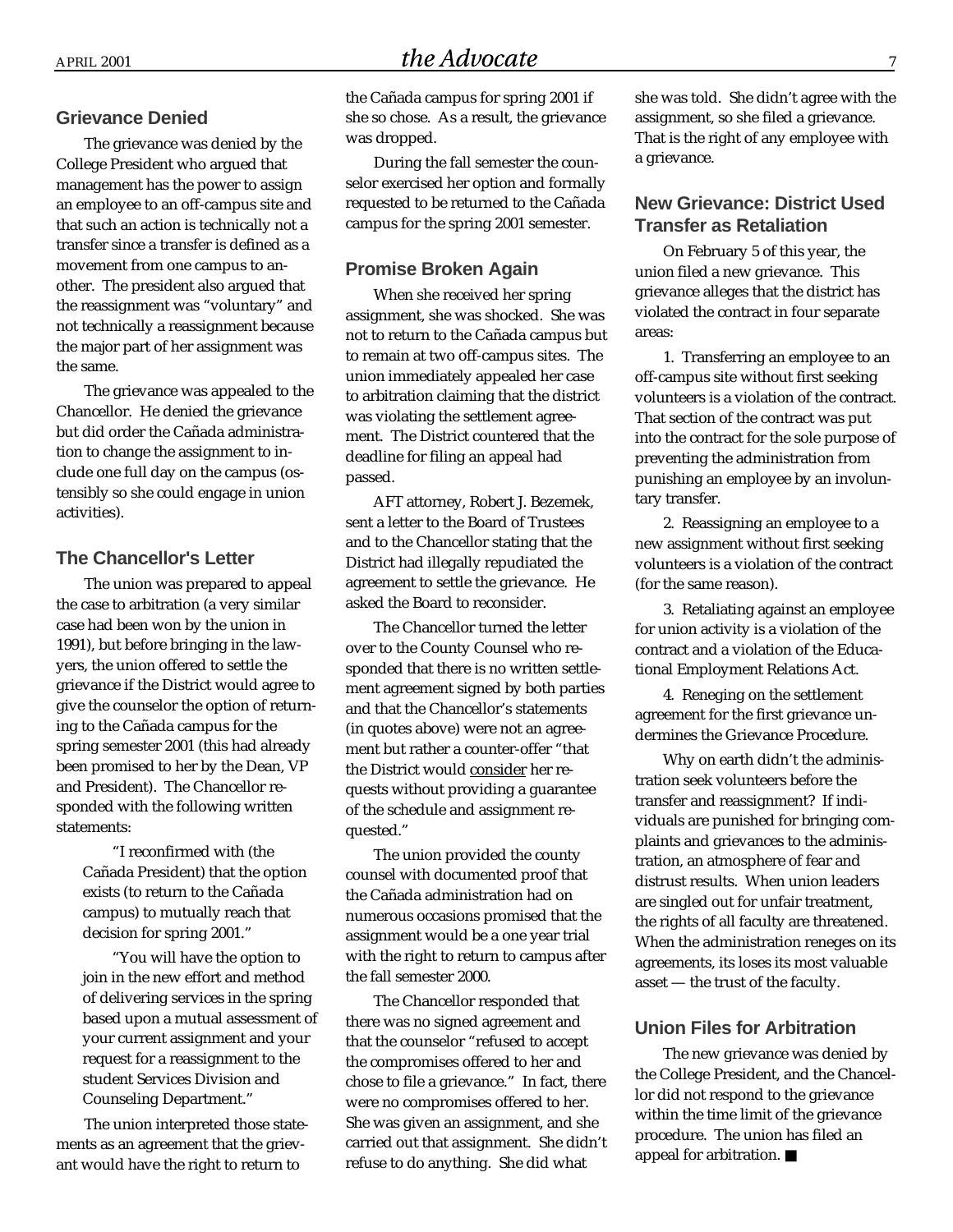# **AFT 1493 Plays Key Role at Annual CFT Convention**

*by Dan Kaplan, AFT 1493 Exec. Secretary*

The 59th Convention of the California Federation of Teachers (CFT) was held from Friday, March 9 through Sunday, March 11 in Los Angeles. AFT 1493 was represented at the Convention by Co-Presidents Katharine Harer and Joaquin Rivera, Part Time Faculty Coordinator Paddy Moran, *Advocate* Editor Eric Brenner and Executive Secretary Dan Kaplan.

Our Local had an unusual amount

of influence on the Convention this year. AFT 1493's impact on this year's CFT Convention derives from the state-wide Conference on Online Education that our Local organized at CSM in October 1999. At that Conference, speaker David Noble, Professor of History at York University,

that was published on the Internet as "Digital Diploma Mills, Part 1V: Rehearsal for the Revolution". After the Conference, our Conference on Online Education Planning Committee and the CCC/CFT Distance Education and Technology Issues Committee both wrote letters to the CFT leadership urging them to invite Noble to address the next CFT Convention.

In fact, David Noble was one of the two Guest Speakers at this year's CFT Convention, the other being Rob Reiner. The talk that Noble presented was entitled "Education As a Faith-Based Institution: The Religion of Technology" but much of the latter part of his presentation was drawn from the next article in his series: "Digital Diploma Mills, Part V: Fool's Gold", which is now up on the Web (at our Online Ed. website, listed below).

At the Convention Noble offered his audience " …a cautionary tale, an example not simply of universitybased distance education but, more significantly, of the private commercial hijacking of public higher education via distance education. It examines the current craze for distance education from the perspective not of technology but of political economy, and shifts our attention for a moment from the ma-

materials..would invariably lead to the loss of their academic freedom as well, in that 'it would undermine the legal protection that enables faculty to freely express their views without fear of censorship or appropriation of their ideas."

But then David Noble put out a challenge to the CFT Convention when he called on the CFT to take up the defense of the online instructors at UCLA Extension. These non-unionized instructors, Noble asserted, "must depend upon the good graces of administrators for the next job and paycheck" and are in no position to file an infringement suit or fraud charges

> against OLN. The CFT is investigating the facts now brought to their attention by Noble, and is exploring legal options in defense of faculty intellectual property rights in California.

Our Local's influence on this year's CFT Convention was also

felt in another way. Our Local has maintained a website on online education in the California Community Colleges (**http://www.smccd.net/accounts/ onlineed**) since the time of our Conference. The leadership of a national French Teachers Union contacted us after finding and reviewing much of the material on our website and asked if they could attend the CFT Convention to learn more about the CFT's analysis of online education issues and to hear David Noble speak on the subject.

In fact, Brother Olivier Frayssé, President of the French National Union of Higher Education and Science Workers, attended the Convention and was asked to make some remarks to the Convention. His remarks may be

*AFT 1493 delegates at the CFT Convention: Part-Time Faculty Coordinator Paddy Moran, Executive Secretary Dan Kaplan & Co-President Katharine Harer (photo by Olivier Frayssé)* presented an analysis

chinery to the machinations. In particular, it examines in detail, by way of a case study, the great expectation of financial returns-fueled by extravagant technological fantasies-which underlies much of today's enthusiasm for distance education."

Noble told his audience that: "As a cautionary tale in the commoditization of higher education", his account of an arrangement between UCLA Extension and a company named Onlinelearning.net (OLN) "could set a dangerous precedent for faculty. Over time the arrangement could some day be sanctioned by a court as accepted or established practice and faculty would forfeit copyright to the university by default. And the loss of their intellectual property rights to their course

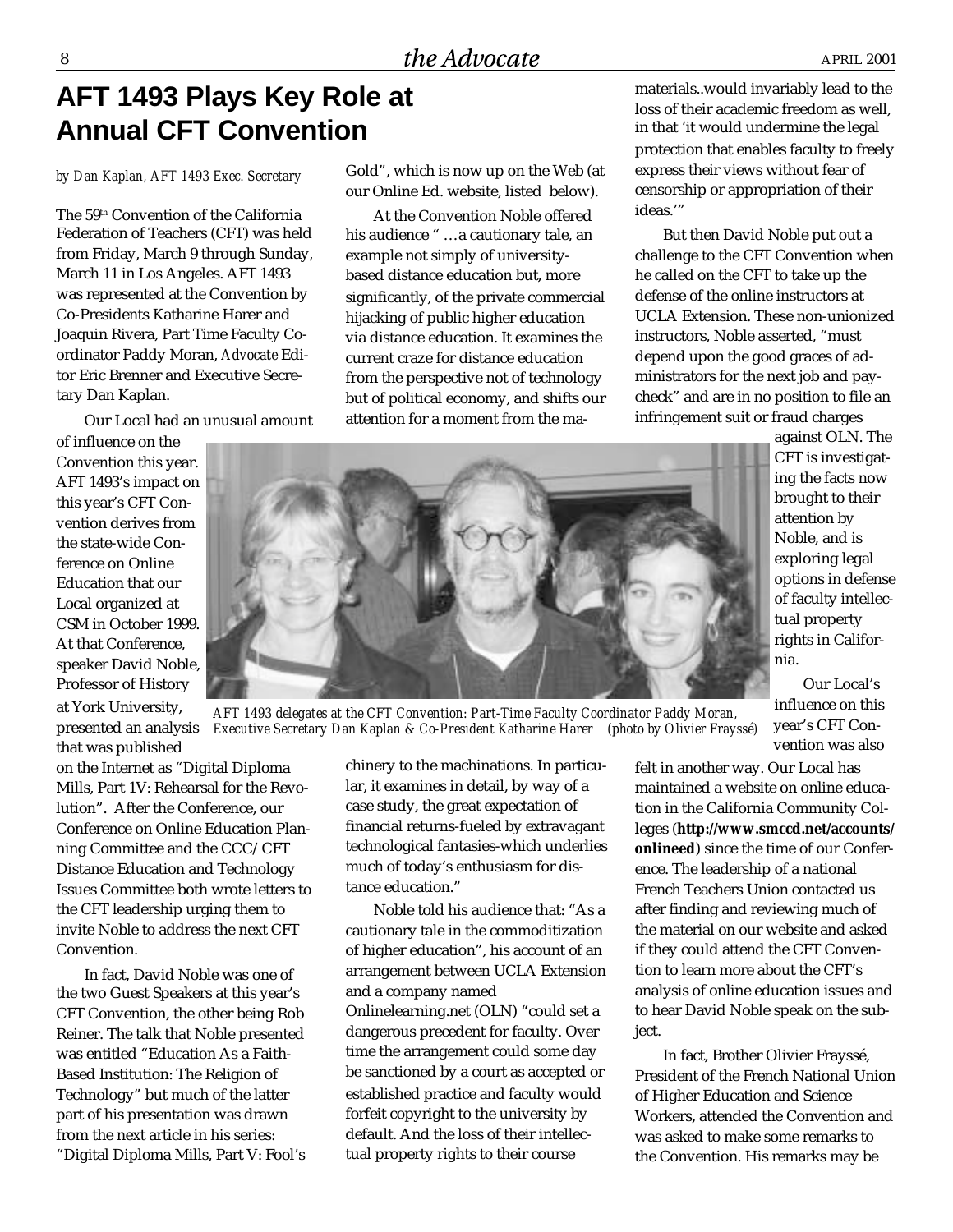read at *The Advocate* website: **http:// www.smccd.net/accounts/brenner/ advo**. But I just want to mention here that there was a most interesting convergence in the views of David Noble and Olivier Frayssé. In his comments to the CFT Convention audience, Brother Frayssé said: "I came here because you have been pioneers in addressing the issue of the use of new technologies in education, a large part of which you have correctly identified as a corporate assault on public education."

Olivier made the point that the CFT's "early experience" with these issues could prove invaluable to teach-

ers in France, where the process is less developed. He made explicit reference to the work on contract language developed by the CCC/ CFT Distance Education and Technology Issues Committee. This CCC/ CFT Committee held a workshop on Distance Education Issues at the Convention where they presented the latest version of their "A Framework for Contract Negotiations related to Instructional Technology Issues" document. This document is available on our Local website on online education (listed above.)

Professor Frayssé concluded his remarks by saying that his Union "would very much like to see CFT and AFT input their substantial knowledge in this area into the planning of an international conference on online education and related issues. Ideally, such a conference should be placed under the auspices of Education International, of which both AFT and Force Ouvriere [the labor federation that Olivier's union belongs to] are founding members…"

#### **Kathleen Feinblum Wins Award for Part-Timer Column**

Another proud moment for our Local came during the announcement of the 200l winners of the CFT Communications Awards when Kathleen Feinblum won Third Place in the Best Continuing Column category for the very fine "The Part-Timer Voice" column that she wrote for *The Advocate* last year.

On Sunday morning, there were many outstanding resolutions debated and passed that dealt with educational issues, higher education issues, and health care, retirement and benefits

Whereas the money saved by municipalization of the power system could be used for education and other social services, Therefore be it resolved that the CFT publicly favor the transfer of the power system into public ownership, and oppose any bailout of the present corporations who control our power supply." In fact, this is the historic position of the U.S. labor movement over the course of most of the 20<sup>th</sup> century

If I may be allowed to wear my political scientist hat for a moment, the CFT resolution whose passage I found most interesting was entitled "Building of the Labor Party". The CFT resolved



 *Scene from the main hall at the CFT Convention (photo by Olivier Frayssé)*

issues. But I would just like to mention two Socio-Political resolutions that were passed at the Convention. Perhaps the most important such resolution passed this year concerned the current crisis in the energy industry. The CFT almost unanimously passed a resolution that states, among other things, that: "Whereas the corporations now in charge of our state's power supply have given away billions of dollars to their parent companies and are crying for a taxpayer bailout, and

that it would "report in its publications on developments in the building of the Labor Party and its program", and that it would "send observers to national and California state conventions of the Labor Party to inform our members and advise the Labor Party on issues in education."

All in all, I think I can fairly say that I have never been to a CFT Convention like this before! ■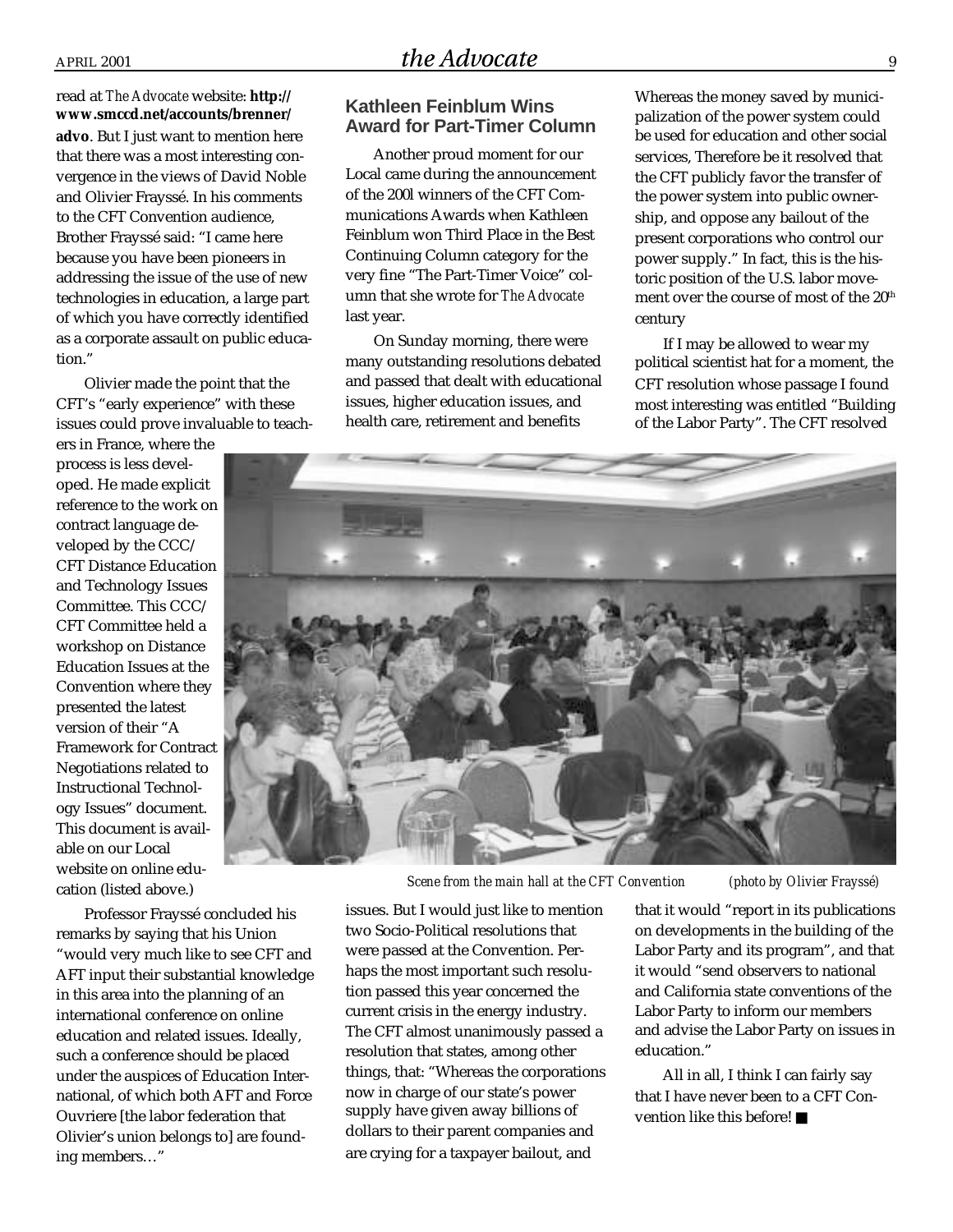#### **CSM COLLEGE REPORT**

#### **Who's Planning What New Buildings?**

#### *by John Searle, CSM Chapter Chair*

Let me post a few random thoughts from the world of C.S.M.; or more particularly from the Science Department of C.S.M. Our recent department meetings in Chemistry and Biology have been emphasizing the concern over low enrollment; though I think administrators focus on falling enrollments, whereas faculty focus on the success stories, and solid programs, the need for fulltime replacements for retiring faculty, and the ongoing desperate need for part-timers to fill our teaching slots.

The potential bond issue is discussed, as an abstract idea (a virtual discussion) due to an absence of concrete information to go on. We work with rumors, gossip, and innuendo. From a practical point of view (read selfish), we speculate what C.S.M.'s share of the bounty will bring: will it be enough to refurbish/renovate Science laboratories in Buildings 10 and 12? We have been told this is a priority from the Chancellor, but again the details are sketchy. Like the State's Lottery game, the total prize seems to increase by the day. Will the new \$210 million figure do the trick?

We are told an architect company has twice toured our facilities, but has not talked to a single teaching faculty. Make that three times, because today (March 21), when questioned on faculty input, we have been offered the opportunity to come to their meetings.

Various options are being considered. We have been told that it might be cheaper to demolish a building, and rebuild from scratch, than to renovate to modern earthquake standards. More recently, there has been speculation that it might be more appropriate to build a new Science building, and at a later date renovate the old lab buildings for some other function.

All this is taking place while there is talk of resurrecting a Peter Landsberger concept of a new twostory Science building that would connect the Planetarium to Building 11.

The Chemistry faculty specifically has discussed the need for alternative laboratory space while our laboratories are out of commission, but the response has been ominous. Apparently modular buildings are currently in demand and very costly. In fact, renovation of Building 18 was put on hold specifically because replacement temporary units were too expensive.

#### **A Bombshell Drops**

Then this bombshell drops. Apparently the Wednesday afternoon (March 22) tour of the Science facilities was the third meeting of a "C.S.M. Master Plan Update Committee" that has been meeting this year. The minutes of the February 28, 2001 meeting indicate maybe 25 people, including the heavies from the College Administration, 2 or 3 faculty, and 2 student representatives attended a presentation of Option I & II by the T-BP Architect company employed by the District. Both Options involve major alterations to the campus, involving removal of old buildings, reconfigured pathways and roads and parking, and a new Science Complex that would incorporate the Planetarium. An Option III was being prepared, and was presumably presented to the Committee yesterday. Is this what the Bond Issue is about? Apparently funding for these ambitious schemes is to come from three sources: State funds, the Bond, and Private donations. The next meeting of this privileged C.S.M. Master Plan Update audience is on April 18, when a cost estimate of the various Options will be assigned, and priorities discussed. Certainly exciting times, but what happened to faculty input, and why is the process so secretive?

#### **18 Weeks / 15 Weeks = ?**

Changing topics, it is difficult to offer a response to the 15-week calendar, the subject of the March 22nd CSM meeting. Certainly, my Science colleagues are aware of efforts to improve enrollment, and are planning an August Flex day activity to create the perfect, no-conflict schedule of interrelated science classes working within the traditional 18-week semester. We have only just begun the recognition that other options are a possibility. From a personnel point of view, I hope that the discussion of a 15-week semester will include the need to accommodate 5-unit science classes that involve traditional 3 lecture hours & 6 laboratory hours a week.

I finish on a personal note that hopefully might encourage debate. For the last year or two, I have sensed the present day student is hard pressed to accommodate a normal traditional load with normal class hours, and at the same time work a part-time job. The idea that two years at C.S.M. (or equally at Cañada or Skyline) will provide sufficient time to complete the units required to transfer to a 4-year school with Junior status (a concept that was part of the faith of the 70's) is fiction, at least in the year 2001. If we move to squeezing 18 weeks into 15 weeks (with the word squeeze implying maintaining standards) then the time frame of a two-year AA degree becomes fiction, at least for students working a significant number of hours to support themselves (and their families). In brief, can we expect students to study any harder in any one week (15% harder)? The 15-week semester does not address this issue. Is it prospective enrollment improvement that drives the discussion, with solid education taking the back seat? ■

**Next AFT 1493 Executive Committee Meeting: Wednesday, April 18 at Cañada College at 2:15 pm, Building 3-216**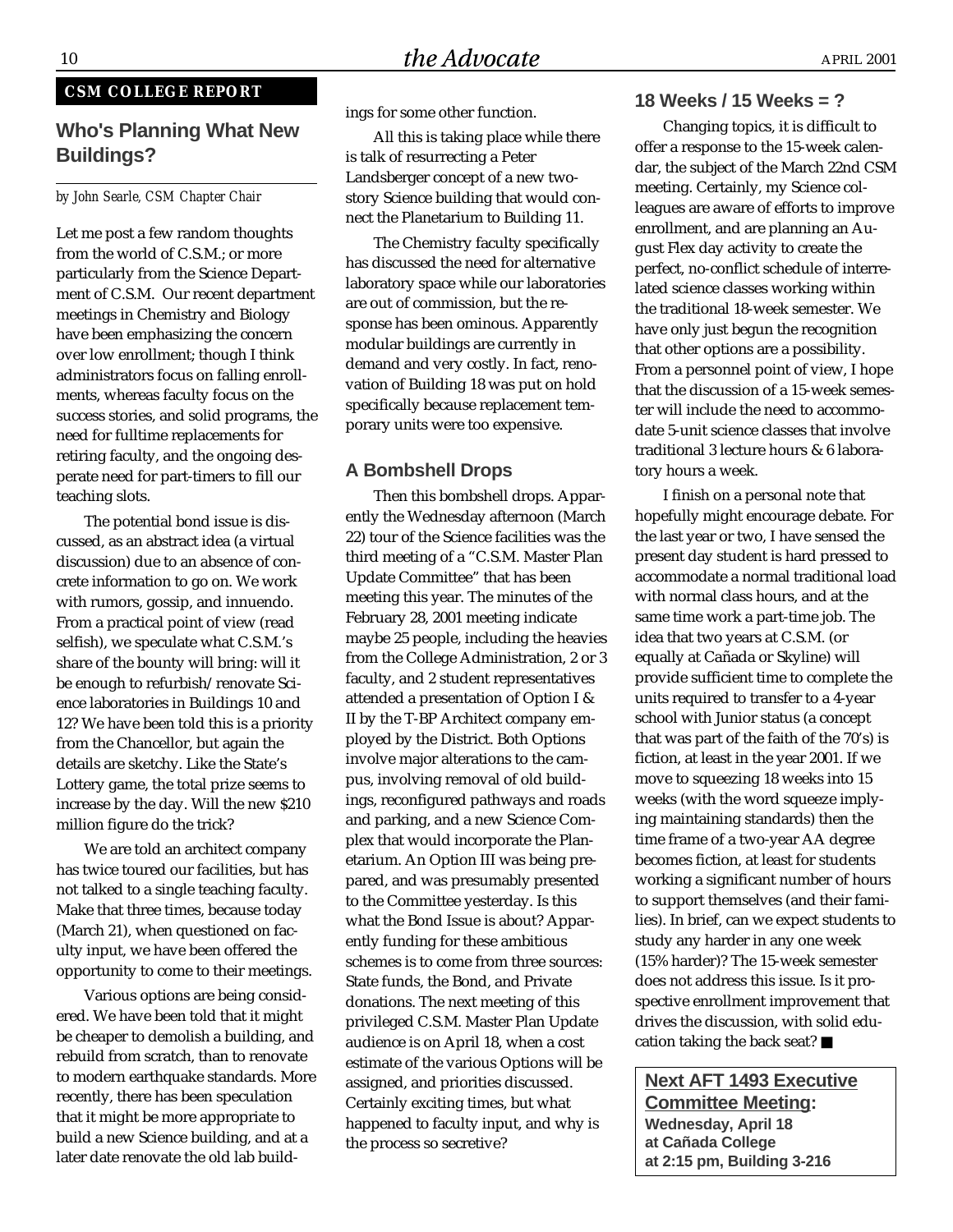## $A$ PRIL 2001  $the Advocate$  11

## **CAÑADA COLLEGE REPORT**

## **Boot Camp Off to Good Start & Faculty Stand Out**

*by Romy Thiele, Cañada Chapter Chair*

While talking to most of the new faculty at Cañada College participating in the BootCamp 2001, these are some of the comments I heard: "Great learning experience, informative and productive; it is a great forum to meet and collaborate with all new faculty; look forward to future meeting and on the whole, it is beneficial to continue with it for all new faculty." In addition, one said, "BootCamp offers valuable information about the district, pedagogical perspectives and technological approaches to teaching and learning. I really find it worthwhile."

On the other hand, I felt by the tone of the comments that they are given a tremendous amount of work on top of their regular teaching load at the beginning of their teaching career. It is best expressed by one of the participants: "I seem to never be able to catch up with all of the competing demands of the day."

#### **Recognizing Faculty**

There are many good things happening at Cañada and faculty contributing to student's success but I would like to mention a few.

The Redwood City-San Mateo County Chamber of Commerce awarded the Athena Businesswoman of the Year to Catherine Fraser-Hall. She was recognized for her demonstrated professional excellence and her leadership role in community service. Catherine Fraser-Hall, an adjunct professor at Cañada College, teaches business marketing and counsels entrepreneurs in developing marketing plans.

Anniqua Rana is busy launching the 'EI Computer Donation Program' for the students enrolled in the program. With donations from Philips Semiconductor and President Rosa

#### **Faculty Members Alarmed by Pay Inequity**

*Continued from page 1*

this decision. While the negotiated five percent increase is a perk, it does little to counter the feeling that the District cares little about retaining current faculty like ourselves.

Equally troubling, however, is that the union leadership that we trust to represent our interests withheld information concerning this particular item. We recognize how much effort and energy was put into negotiating this new contract, and we applaud those efforts. But the flyer, which many people relied on to cast what they assumed to be an informed vote, failed to mention this very crucial clause. Had instructors known of this item, the contract may not have been ratified.

Therefore, as soon as possible, we

Perez, a drawing for the computers was held on March 1. The computers were awarded to the English 400 students. The goal for the donation program is to provide computer access for students' success.

Paul Roscelli with his ongoing effort and commitment to Phi Theta Kappa, he reports that Laila Linden, current president of Phi Theta Kappa, is on the first team "Phi Theta Kappa All California USA Today Scholar Team for 2001." Laila is being given a full scholarship and will be attending San Francisco State majoring in Business. She is the first student from Cañada to receive this honor.

And I would like to give an update for Sabrina Castillo, Gates Millennium Scholar. In March, Sabrina attended the first-ever Gates Millennium Scholar workshop series in Los Angeles. The series of workshops were designed for the scholars to be informed on the challenges each ethnic group faces within his or her community, what each can do as a leader and to set a good example as a citizen in the community. ■

request that this inequity be addressed in the upcoming round of negotiations. And in the long term, we ask of our union leadership to better maintain open channels of communication with its constituents throughout the entire process of negotiation; the union needs to share both the good and the bad aspects of new contracts. In short, our purpose in writing this letter is not to berate the union, but rather to work with the union to a constructive resolution.

Regarding voicing our concerns to the District, we are currently circulating a petition at Skyline, and we need colleagues at our sister schools to also sign the petition, get the word out, and gather signatures. When we address the Board, we will use this petition as evidence of dissatisfaction with the step increase that is limited to only new faculty. We invite any interested faculty to join us. Clearly we cannot make any headway without a sustained, unified effort.

Working in deteriorating and dilapidated buildings, sharing former supply closets for offices, and working long hours to benefit the students is the life of teachers in this district. All we want is to be recognized and rewarded for our sacrifices, commitment, and hard work. We want what is best not just for ourselves, but for SMCCCD as well.

In Unity,

Ann Ban, Kay Barchas, Rachel Bell, Jan Fosberg, Mary Graham, Rick Hough, Sandy Kirkpatrick, Kim Lim, Betty Lindgren-Young, Mickie Miller, Claire Muller-Moseley, Evelyn Seth, Tom Sullivan, Jeff Westfall, Ed Wodehouse, Karen Wong, & Soodi Zamani

*For copies of the petition, please contact: Karen Wong, Rick Hough, Evelyn Seth, Soodi Zamani, Claire Muller-Moseley or Jan Fosberg*